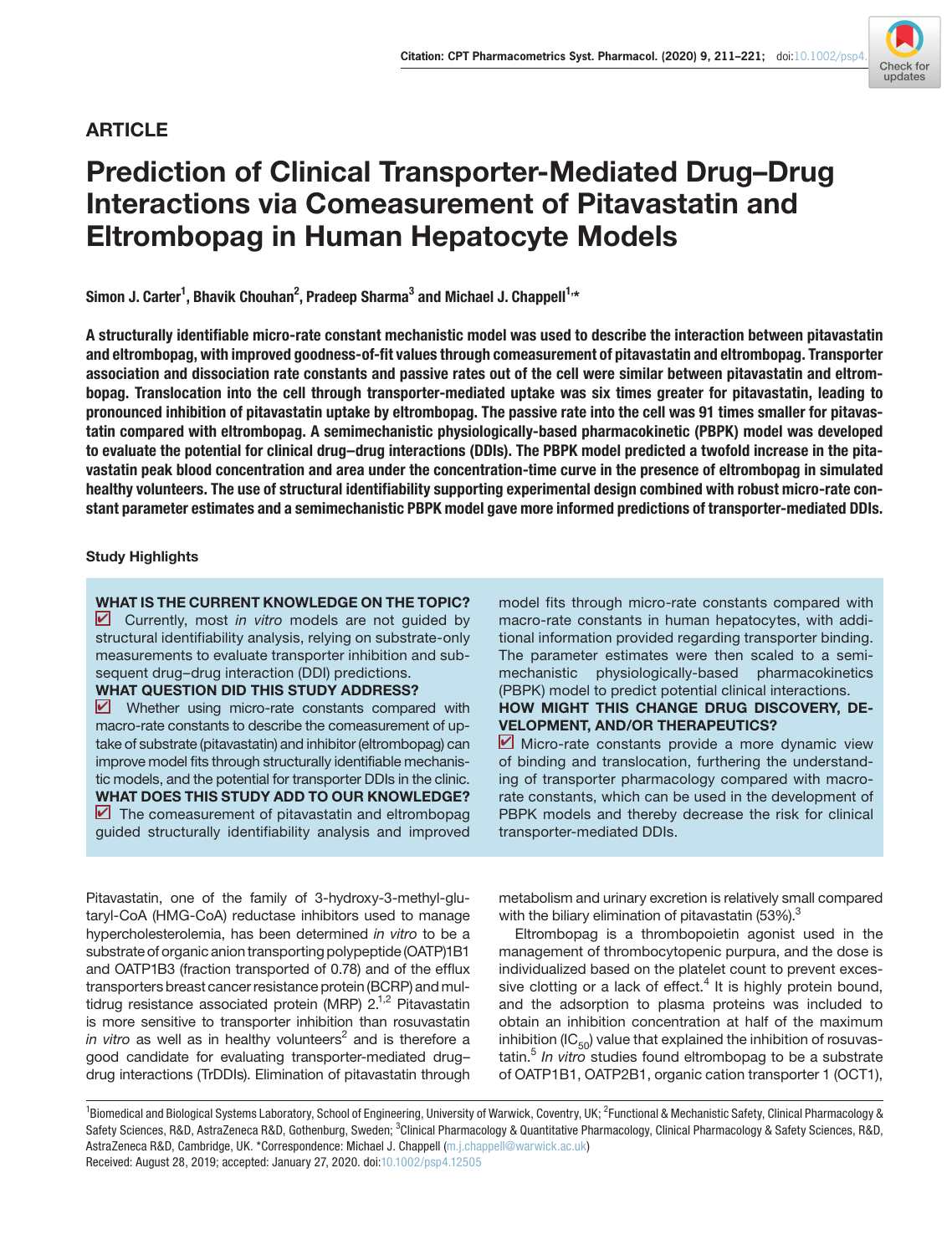and BCRP and is also able to inhibit probe substrates for each transporter.<sup>5,6</sup> The uptake by OATP1B1 is disputed perhaps because of the large amount of nonspecific binding to plastic. $4,6$ 

Structural identifiability analysis considers the uniqueness of the unknown model parameters from the proposed input–output model structure corresponding to the proposed data collection used for parameter estimation.<sup>7-10</sup> This is an important, but often overlooked, theoretical prerequisite to experiment design and parameter estimation because estimates for unidentifiable parameters are effectively meaningless. It is therefore important from a systems pharmacology approach to evaluate, assuming noise-free data, whether the proposed mathematical model is at least structurally locally identifiable.7-10 Evaluation of TrDDIs *in vitro* is normally conducted without the comeasurement of both substrate and inhibitor in the same sample, assuming that the inhibitor is equal in the medium and cellular compartments using Michaelis-Menten kinetics. This can lead to the structural unidentifiability of the model, affecting the robustness of estimated parameters, upon which critical decisions may be based.<sup>7</sup> However, unlike the use of Michaelis-Menten kinetics, the structural identifiability of micro-rate constant mechanistic models are unaffected by this assumption.<sup>11,12</sup>

Clinical drug–drug interactions (DDIs) have been observed between eltrombopag and rosuvastatin (as a perpetrator<sup>13</sup>) and lopinavir–ritonavir (as a victim $14$ ). The main cause of the interaction of eltrombopag with rosuvastatin *in vitro* was the result of BCRP inhibition, with minimal inhibition of OATP1B1.<sup>5,15</sup> This was confirmed in a semimechanistic physiologically-based pharmacokinetic (PBPK) model comprising the gastrointestinal tract, liver extracellular space, liver, and a central compartment to adequately describe the interaction between rosuvastatin and eltrombopag.<sup>5</sup>

The aim of this article is to describe the TrDDI between pitavastatin (substrate) and eltrombopag (inhibitor) using an *in vitro* micro-rate constant mechanistic modeling approach. The micro-rate constants were used to describe the dynamic transporter interactions following the comeasurement of both in cryopreserved human hepatocytes. The obtained parameters from the *in vitro* experiment were then scaled to a semimechanistic PBPK model to evaluate the interaction between pitavastatin and eltrombopag in simulated healthy volunteers and compared with a static model used to predict clinical interactions (*R*  value, US Food and Drug Administration (FDA) guidance document<sup>16</sup>).

# METHODS

# **Chemicals**

Eltrombopag and pitavastatin calcium were obtained from Toronto Research Chemicals (Toronto, Ontario, Canada), cesium chloride (C3032), mineral oil (69794, density 0.872 g/L), oil red O (O0625), dimethyl sulfoxide (DMSO, ≥99.5%), formic acid (99%) and 5,5-diethyl-1,3-diphenyl-2-iminobarbituric acid (S518891) were obtained from Sigma-Aldrich (Stockholm, Sweden). Acetonitrile, methanol, Leibovitz L15 (21083027), and silicone oil (15445005, density 1.08 g/L) were of analytical or cell culture grade and obtained from Thermo-Fisher Scientific Inc. (Gothenburg, Sweden).

Human hepatocytes were obtained from BioIVT (Brussels, Belgium; lot number: LYB; 10 donor LiverPool (8 Caucasians, 1 African American, and 1 Hispanic) and thawed according to supplier guidelines in Leibovitz L15 medium. Hepatocytes were kept on ice prior to use and were used within 3 hours of defrosting.

# Incubations

Hepatocytes (viability 84–87%) were preincubated in Leibovitz L15 medium at 1.5  $\times$  10<sup>6</sup> cells for 15 minutes at 37°C with either 0.1% DMSO or 45 nmol/mL eltrombopag. Incubations were started by the addition of pitavastatin (0.3-100 nmol/ mL,  $1 \times 10^6$  cells, 0.35% DMSO, 30 nmol/mL eltrombopag final), and 100 µL samples taken at 0.25–30 minutes. Cells were separated using an oil spin method similar to the literature.<sup>11,17</sup> After separation, the tubes were frozen on dry ice and the bottom layer was cut off. Pitavastatin and eltrombopag were extracted in a stop solution prior to ultra-performance liquid chromatography–high-resolution mass spectrometry analysis (see the Supplemental Material for full experimental and sample extraction methods).

# Data analysis

The bottom layer concentrations of pitavastatin and eltrombopag were converted to a cellular concentration using a cellular volume  $(V_{\text{cell}})$  of 3  $\mu$ L/1  $\times$  10<sup>6</sup> human hepatocytes:<sup>18</sup>

[cell] (nmol/mL) = 
$$
\left(\frac{\text{[Bottom layer]} \times 15.3 \,\mu\text{L}}{V_{cell}}\right) / 100
$$
 (1)

where  $V_{\text{cell}}$  /1  $\times$  10<sup>5</sup> cells was 0.3  $\mu$ L, and the volume of the bottom layer of cesium chloride was 15 µL. A dilution factor of 100 was used to scale from pmol/mL/1  $\times$  10<sup>5</sup> cells to nmol/mL/1  $\times$  10<sup>6</sup> cells.

# Structural identifiability analysis

An efficient computerized method to determine the structural local identifiability uses the IdentifiabilityAnalysis package<sup>9,10</sup> in Wolfram Mathematica 11.3 (Wolfram Research Inc., Champaign, IL). Given a set of ordinary differential equations (ODEs) with an unknown parameter vector and known input and a set of measurable cellular observations (see Supplemental Material), this method gives a Boolean answer to the structural identifiability problem, including the list of any unidentifiable parameters.

# Mechanistic modeling in hepatocytes

Transporter kinetics are normally evaluated using Michaelis-Menten kinetics as opposed to through the use of more dynamic micro-rate constants<sup>11</sup> assuming that:<sup>19,20</sup>

- 1. Association of substrate to transporter  $(k_{a}x)$  is very rapid compared with dissociation  $(k_{d.x})$  and thus at equilibrium within a short timeframe
- 2. The amount of substrate at the transporter is much greater than the total amount of transporter  $(T<sub>o</sub>)$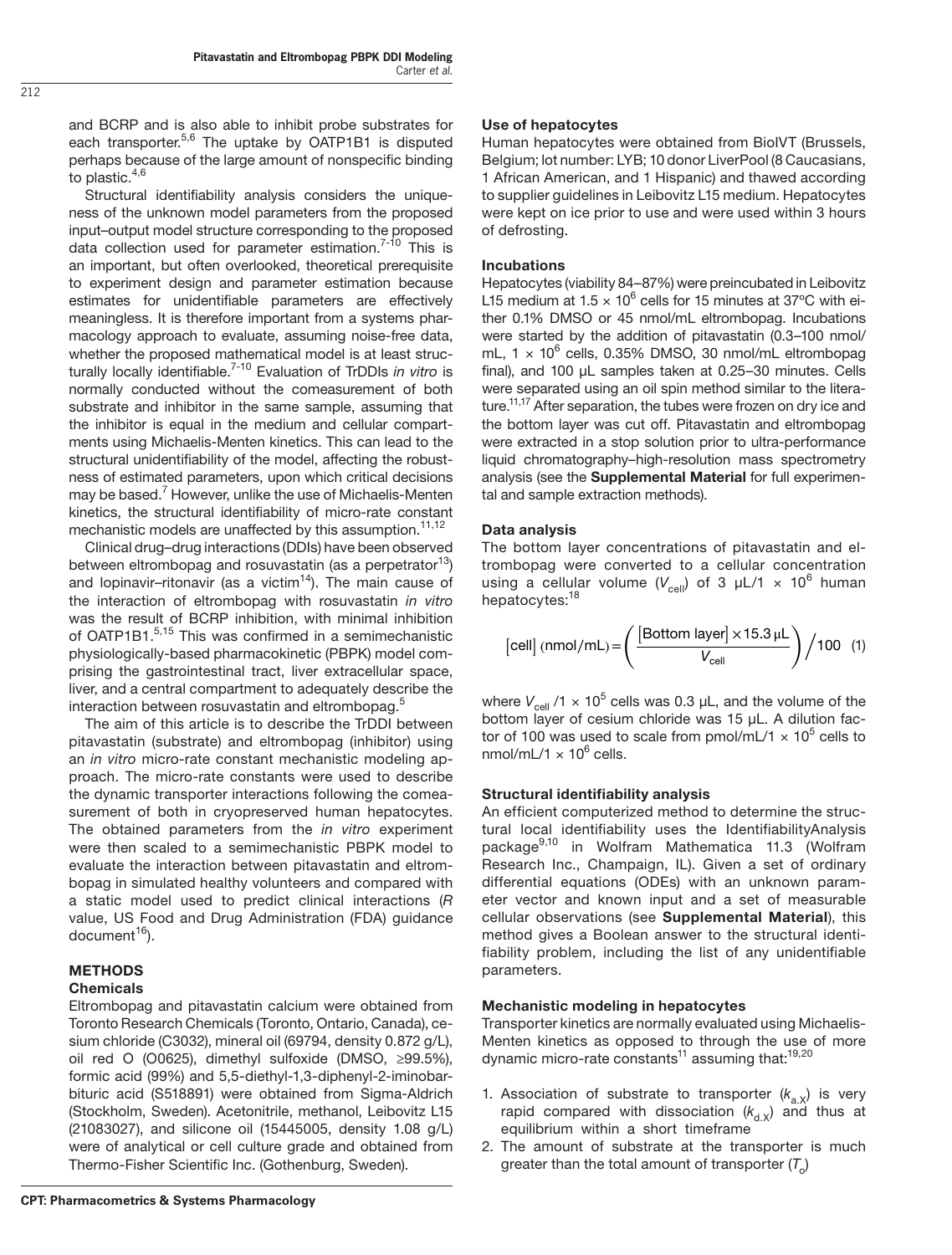3. The translocation of substrate from transporter into the cell  $(k_{t,x})$  is the rate-limiting step in the transporter-mediated uptake of the substrate

If these assumptions hold, then the Michaelis-Menten equation can be derived from the micro-rate constant models (models 1 and 2, Table 1), defined here as macro-rate constant models (models 3 and 4, Table  $1^{19,20}$ ). To check the validity of these assumptions, the micro-rate constant and macro-rate constant models with and without the comeasurement of eltrombopag were evaluated both for competitive (models 1 and 3, respectively; Table 1) and noncompetitive inhibition (models 2 and 4, respectively; Table 1).

The final chosen mechanistic model (model 1 with the comeasurement of pitavastatin and eltrombopag; Table 1) was based on the outcome of the structural identifiability analysis and goodness-of-fit statistics (Bayesian information criterion, and the weighted Bayesian information criterion,<sup>21</sup> and the sum of the relative mean square root error (percentage RMSRE); see Supplemental Material). Model 1 was described using a set of ODEs representing the following: the amount of pitavastatin  $(X =$  substrate  $(S)$  or pitavastatin (*P*)) and eltrombopag (*X =* inhibitor (*I*) or eltrombopag (*E*)) in the medium  $(X_1)$ , the amount bound to transporter  $(X_2)$ , and the intracellular amount  $(X_3)$ . Passive rate constants for movement into and out of the cell  $(k_f_X)$  and  $k_{\text{bX}}$ , respectively) as well as uptake transporter-mediated rate constants for association to the transporter ( $k_{ax}$ ) and dissociation ( $k_{dx}$ ) and translocation  $(k_{tx})$  from the transporter into the medium and cell, respectively. Metabolism of pitavastatin in the cell was through an elimination rate constant  $(k<sub>n</sub>)$ . The sets of ODEs for all the models (models 1–4; Table 1) tested for structural identifiability and used for parameter estimation are included in the Supplemental Material.

Table 1 Structural identifiability results and goodness of fit values for all tested mechanistic models

| Model                                                                                                                                                                                                                                                                                                                                                                            | <b>Inhibition</b><br>type | <b>Measured</b><br>analytes            | <b>Structural</b><br>identifiability (no. of<br>parameters<br>to be identifiable) | <b>BIC (wBIC)</b> | % RMSRE<br>(ind pop total) |
|----------------------------------------------------------------------------------------------------------------------------------------------------------------------------------------------------------------------------------------------------------------------------------------------------------------------------------------------------------------------------------|---------------------------|----------------------------------------|-----------------------------------------------------------------------------------|-------------------|----------------------------|
| <b>Competitive Inhibition (Model 1)</b><br>Cell<br>Medium<br>$k_{fE}$<br>$\overbrace{\tiny{k_{bE}}}$<br>$I_3$<br>$k_{tE}$<br>$\rightarrow$ $I_2$<br>$k_{dE}$<br>Transporter<br>$k_{tP}$<br>$k_{aP}$<br>$\geq$ $S_2$<br>$k_{dB}$<br>$k_{fP}$<br>$\mathcal{S}_3$<br>$k_{LP}$<br>$k_{eP}$                                                                                           | Competitive               | <b>Pitavastatin and</b><br>eltrombopag | <b>SI</b>                                                                         | 2652(1)           | $7 + 34 = 41$              |
|                                                                                                                                                                                                                                                                                                                                                                                  | Competitive               | Pitavastatin                           | SI                                                                                | 1096(1)           | $9 + 38 = 47$              |
| <b>Non-Competitive Inhibition (Model 2)</b><br>$k_{fE}$<br>Medium<br>Cell<br>$I_3$<br>÷<br>$k_{bE}$<br>$k_{aE}$<br>$\sqrt{k_{tE}I_{2}}$<br>$\overline{\phantom{m}}\phantom{m}_{k_{dE}}$<br>$\alpha k$ <sub>20</sub> L<br>$\alpha k_{tP} I_4$<br>ransporter<br>$\alpha k_{dE}$<br>$k_{a}$<br>$k_t$ <sub>P</sub> $S_2$<br>$\overline{\phantom{m}}_{k}$<br>$S_2$<br>$\sqrt{k_{eP}}$ | Noncompetitive            | Pitavastatin and<br>eltrombopag        | SI                                                                                | 2681 (0)          | $7 + 31 = 38$              |
|                                                                                                                                                                                                                                                                                                                                                                                  | Noncompetitive            | Pitavastatin                           | SI                                                                                | 1117(0)           | $9 + 39 = 48$              |
| <b>Competitive Inhibition (Model 3)</b><br>$k_{fE}$<br>Medium<br>Cell<br>$I_3$<br>$k_{bE}$<br>$\mathcal{I}_1$<br>.<br>$V_{max.\,E}$<br>$K_{m.E}\left(1+\frac{S_1}{K_{m.P}}\right) {+} I_1$<br>$k_{fP}$<br>$\mathcal{S}_1$<br>$\mathcal{S}_3$<br>$k_{bP}$<br>$V_{max.P}$<br>$\overline{K_{m,\,P}\left(1+\frac{I_1}{K_{m,\,E}}\right)}+S_1$<br>$k_{cP}$                            | Competitive               | Pitavastatin and<br>eltrombopag        | SI                                                                                | 2871 (0)          | $13 + 34 = 47$             |
|                                                                                                                                                                                                                                                                                                                                                                                  | Competitive               | Pitavastatin                           | U (1: $K_{m.up.P}$ or $K_{l.up.E}$ )                                              | 1386 (0)          | $16 + 42 = 58$             |
| Non-Competitive Inhibition (Model 4)<br>$k_{fE}$<br>Cell<br>Medium<br>٠<br>$k_{bE}$<br>$I_1$<br>$V_{max. E}$<br>$\mathcal{I}_3$<br>۰.,<br>$\overline{K_{m.E}\left(1+\frac{S_{1}}{K_{m,P}}\right)}+I_{1}$<br>$k_{fP}$<br>$k_b p$<br>$\mathcal{S}_3$<br>$\mathcal{S}_1$<br>$V_{max.P}$<br>$(K_{m.P}+S_1)(1+\frac{I_1}{K_{m-E}})$<br>$k_{eP}$                                       | Noncompetitive            | Pitavastatin and<br>eltrombopag        | SI                                                                                | 2877 (0)          | $13 + 36 = 49$             |
|                                                                                                                                                                                                                                                                                                                                                                                  | Noncompetitive            | Pitavastatin                           | U (1: $V_{\text{max.up.P}}$ or $K_{\text{l.up.E}}$ )                              | 1378 (0)          | $16 + 46 = 62$             |

Dotted arrows *=*comeasurement of eltrombopag. Bold font indicates the best-fitting model based on the percentage of RMSRE, BIC, and wBIC within the same number of timepoints.

BIC, Bayesian information criterion; ind, individual estimate;  $K_{\text{l,un},E}$ , eltrombopag uptake inhibition constant;  $K_{\text{m,un},E}$ , pitavastatin amount at half of the maximum uptake velocity (V<sub>max.up.</sub>p); pop, population estimate; RMSRE, sum of the relative mean square root error; SI, structurally (locally) identifiable; U, unidentifiable; wBIC, weighted Bayesian information criterion.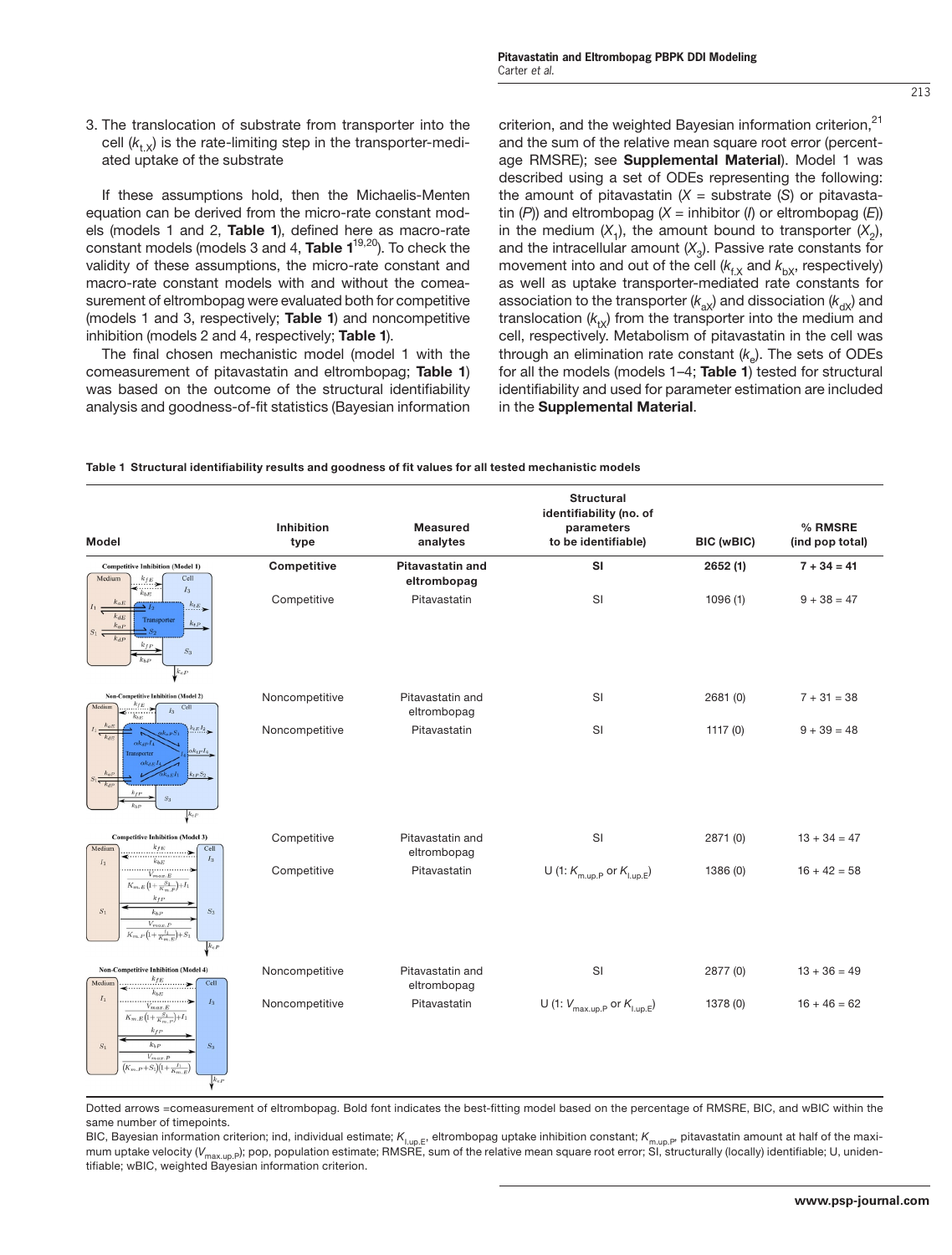#### Parameter estimation

Parameter estimation was conducted within Monolix 2018 R2 (Lixoft, Antony, France) for each concentration and experiment as an individual data set, where to ensure positivity, a log-normal distribution was assumed for each parameter, with a proportional residual error model for the observations. Because of the large number of parameters to be estimated in the combined pitavastatin and eltrombopag mechanistic model, the initial estimates for pitavastatin and eltrombopag each were obtained for the micro-rate constant models (no macro-rate constant estimates could be obtained for eltrombopag alone for transporter-mediated uptake).

#### Clinical TrDDI assessment

*In vitro* evaluation of the potential for clinical TrDDIs are important in drug development to decrease the risk of adverse events and improve patient quality of life. The FDA in their guidance document for industry<sup>16</sup> described the use of the static area under the concentration-time curve (AUC) difference in the presence and absence of inhibitor (the *R*  value<sup>1</sup>) used to assess the potential for clinical TrDDIs:

$$
R \text{ value} = 1 + \frac{f_{u,pl}l_{\text{in,max}}}{K_I} \tag{2}
$$

where *f* u.pl is the fraction unbound in the plasma (set to 0.01 for eltrombopag, the minimum value proposed in the FDA draft guidance<sup>16</sup> when plasma protein binding ≥ 0.99),  $\mathsf{K}_\mathsf{I}$ is obtained from the micro-rate constant model (through (eltrombopag amount at half of the maximum uptake velocity  $(V_{\text{max.up.E}})$  ( $K_{\text{m.up.E}}$ )), Eq. 12 in **Table 2**) and:

$$
I_{\text{in,max}} \text{(nmol/mL)} = \frac{\left(C_{\text{max}+}\left(\frac{(F_a F_g K_a \text{Dose})}{Q_H}\right)\right)}{R_b} \tag{3}
$$

where peak blood concentration (C<sub>max</sub>) is the maximum plasma concentration of the inhibitor (nmol/mL), *F*a*F*g is the fraction absorbed multiplied by the intestinal availability (0.5 for eltrombopag<sup>5</sup>),  $K_a$  is the absorption rate constant set to 0.0084/min for eltrombopag,<sup>5</sup>  $Q_H$  is hepatic blood flow (Table 2), and  $R<sub>b</sub>$  is the blood: plasma ratio of 0.78 for eltrombopag.<sup>5</sup> An *R* value ≥ 1.1 indicates that a TrDDI is likely.<sup>16</sup>

A TrDDI was also assessed using a PBPK model, assuming that only the uptake of pitavastatin is inhibited by eltrombopag in humans (and vice versa), with no inhibition of pitavastatin metabolism (see Figure 1). Pitavastatin is metabolized *in vitro* by both UDP-glucuronosyltransferase (UGT)1A3 and 2B7 and cytochrome P450 (CYP)2C9 and 1B1 and inhibited by eltrombopag ( $IC_{50} = 2-20 \mu M$ , exception CYP1B1).4,22 However, the *in vitro* mechanistic models did not support metabolism, and a simulation including the inhibition of metabolism of pitavastatin did not affect the pitavastatin profile.

The micro-rate constants for transporter-mediated uptake and passive uptake were scaled to macro-rate constants (see Table 2) and then empirically scaled up to the human body (83 kg, healthy adult;<sup>23</sup> see Table 2). The model was described using ODEs representing the following: The stomach  $(X_1)$ , the gastrointestinal tract  $(X_2)$ , the liver extracellular space  $(X_3)$ , the liver  $(X_4)$  with biliary clearance into

The ODE PBPK model (see Figure 1 for schematic and

eltrombopag data.

 $(0.425^{24})$ .

Supplemental Material for the set of ODEs) was developed using desolve $^{27}$  in R-studio (v1.1.463, R-Studio Inc., Boston, MA) running R-project version  $3.6.0^{28}$  and was similar to that used for eltrombopag and rosuvastatin.<sup>5</sup> All figures in this article were generated either within Inkscape (0.93, Inkscape. org, Boston, MA) or cowplot, ggplot2,<sup>29,30</sup> extrafont,<sup>31</sup> and Cairo.<sup>32</sup>

the gallbladder  $(X<sub>5</sub>)$  and metabolic clearance as well as a central blood or plasma compartment (X<sub>6</sub>; pitavastatin or eltrombopag, respectively), which was linked to  $X_3$  via  $Q_H$ . See the **Supplemental Material** for derived ODEs.

The clinical pharmacokinetic data following an oral 1 mg pitavastatin dose in healthy volunteers  $^2$  were used to validate the pitavastatin PBPK model. As the PBPK model was developed for pitavastatin in the blood, the clinical data were converted to blood (ng/mL) by dividing them by the blood:plasma ratio obtained from the literature

Eltrombopag was assumed only to exist in the plasma, because of the high level of binding of eltrombopag to plasma proteins  $(99.8\%^{4})$ , and the volume of distribution reported for a semimechanistic PBPK model (2940 mL $^5$ ). Given the high level of binding, eltrombopag fraction unbound in the plasma values of  $0.01$ ,  $^{16}$  0.002, $^{4}$  and 0.005 were considered, with a value of 0.005 giving the best visual fit to the 75 mg clinical data for eltrombopag.<sup>25</sup> The  $F_{\rm a}F_{\rm g}$  for eltrombopag was reported as  $0.5$ ,  $5.26$  but was assumed to be 1 in the PBPK model to better visually fit simulations with the clinical

# **RESULTS**

#### Structural identifiability analysis

The micro-rate constant mechanistic models tested (see Supplemental Material) were at least structurally locally identifiable using the IdentifiabilityAnalysis package, 9,10 with no parameters unknown, as long as the initial amounts of drug and outputs (measurement of cellular pitavastatin with or without measurement of eltrombopag) were known (see Table 1). If the cellular concentrations of pitavastatin and eltrombopag were both measured as outputs, then the macro-rate constant mechanistic models tested were at least structurally locally identifiable with no parameters unknown (see Table 1). If only cellular pitavastatin concentration was measured, the macro-rate constant models were unidentifiable unless one of the parameters was known depending on the inhibition type (see Table 1).

For the PBPK model, assuming known doses of pitavastatin and eltromboag and outputs (measurement of pitavastatin and eltrombopag in the central compartment), the model was at least structurally locally identifiable with no parameters unknown if the following were assumed to be known: Volumes and blood flows and the fraction unbound in the blood or plasma and tissues.

#### Mechanistic modeling in hepatocytes

The micro-rate constant mechanistic model with comeasurement of pitavastatin and eltrombopag and mutual competitive inhibition (Table 1, model 1), had a smaller total RMSRE compared with the measurement of pitavastatin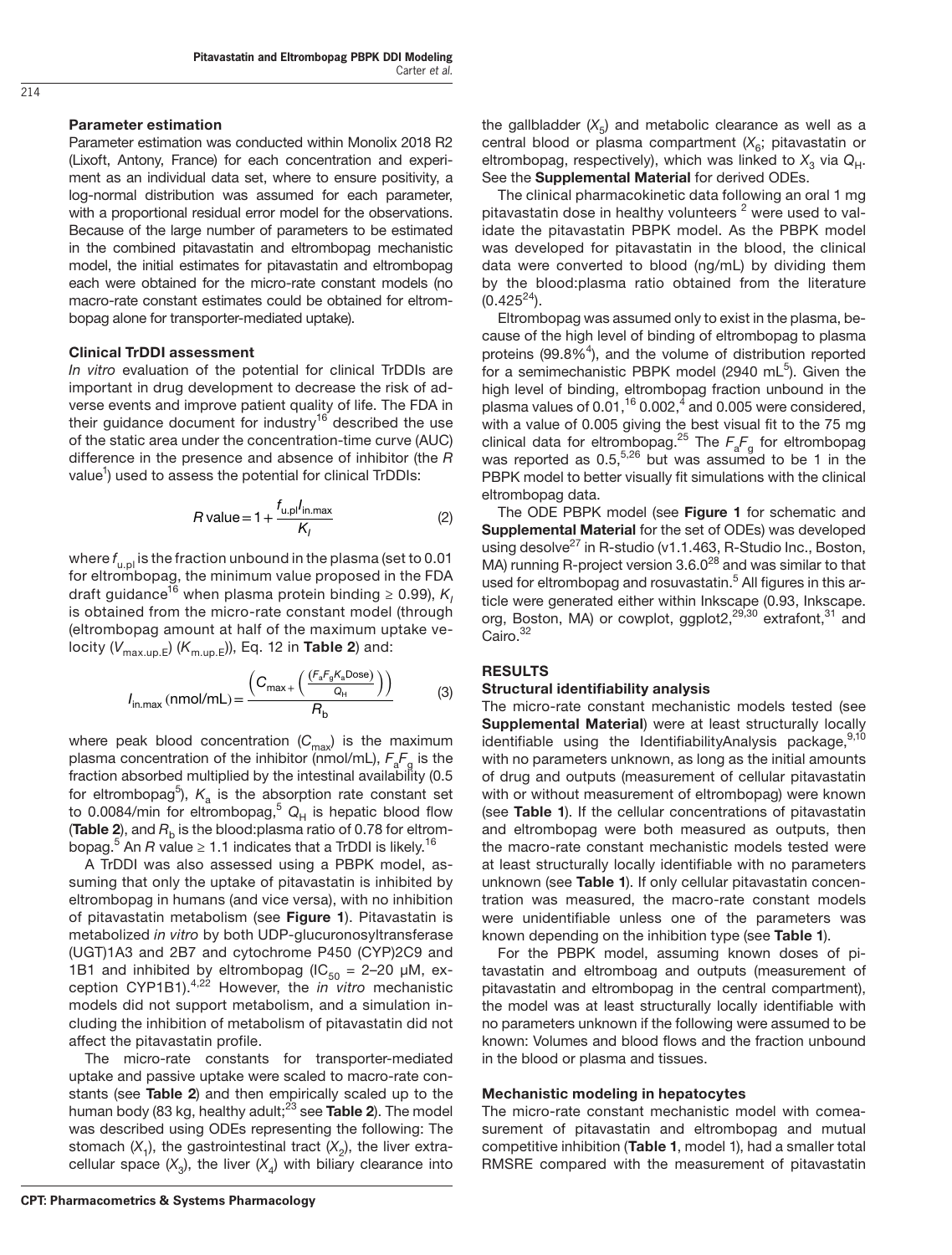#### Table 2 Parameter estimates and scaled estimate physiological values

|                                                    | Model 1: Micro-rate constant parameter estimates                                                   |                                                                    |                                         |                                           |  |  |
|----------------------------------------------------|----------------------------------------------------------------------------------------------------|--------------------------------------------------------------------|-----------------------------------------|-------------------------------------------|--|--|
| Parameter                                          |                                                                                                    | Estimates for pitavastatin                                         |                                         |                                           |  |  |
| $k_{\rm ax}$ (/nmol/min)                           | $0.17(0.14 - 0.25)$                                                                                |                                                                    |                                         | $0.26(0.23 - 0.31)$                       |  |  |
| $k_{dX}$ (/min)                                    | $2.2(1.97 - 2.37)$                                                                                 |                                                                    |                                         | $1.57(1.42-2)$                            |  |  |
| $k_{\text{tx}}$ (/min)                             | $1.65(1.57 - 1.74)$                                                                                |                                                                    |                                         | $0.27(0.24 - 0.32)$                       |  |  |
| $k_{\rm eP}$ (/min)                                | $0.22(0.2 - 0.24)$                                                                                 |                                                                    | <b>NA</b>                               |                                           |  |  |
| $T_{0}$ (nmol)                                     | $0.18(0.11 - 0.37)$                                                                                |                                                                    |                                         |                                           |  |  |
| $k_{\text{fx}}$ (/min)                             |                                                                                                    | $5.5 \times 10^{-4}$ (4.6 $\times 10^{-4}$ –6.1 $\times 10^{-4}$ ) |                                         |                                           |  |  |
| $k_{\text{bX}}$ (/min)                             | $0.21(0.18 - 0.22)$                                                                                |                                                                    | $0.43(0.35 - 0.65)$                     |                                           |  |  |
|                                                    | PBPK model values (equation or references): drug specific                                          |                                                                    |                                         |                                           |  |  |
| $k_{\text{qe}}$ (/min)                             |                                                                                                    |                                                                    | $0.1$ [ <sup>1</sup> ]                  | $0.1$ [ <sup>1</sup> ]                    |  |  |
| $K_{a,X}$ (/min)                                   | $\left(\frac{1}{\text{MRT}_{\text{DO}}-\text{MRT}_{\text{n}}}$ /60 $\right)/k_{\text{ge}}$         | (5)                                                                | 0.07                                    | 11 <sup>a</sup>                           |  |  |
| $V_{\text{max.up.,X}}$ (ng/min/liver)              | $T_0k_{tx}MW_x \cdot HPGL \cdot LWT$                                                               | (6)                                                                | $3.0 \times 10^{7}$                     | $5.1 \times 10^{6}$                       |  |  |
| $K_{\text{m.up,X}}$ or $K_{\text{l.up,X}}$ (ng/mL) | $\left(\frac{k_{\text{dX}}+k_{\text{tX}}}{k_{\text{cX}}V_{\text{mod}}}\right)$ MW <sub>X</sub>     | (7)                                                                | 9,525                                   | 3,138                                     |  |  |
| $P_{\text{dif,X}}$ (mL/min/liver)                  | $(k_{\text{fX}}V_{\text{med}}) \cdot \text{HPGL} \cdot \text{LWT}$                                 | (8)                                                                | 118                                     | $1.2 \times 10^{5}$                       |  |  |
| $P_{\text{def.}X}$ (mL/min/liver)                  | $(k_{bX}V_{cell})\cdot HPGL\cdot (LWT-V_{ext H})$                                                  | (9)                                                                | 104                                     | 307                                       |  |  |
| $CL_{met,X}$ (mL/min/liver)                        | $CL_{met,P} = (k_{eP}V_{cell}f_{u,L,P}) \cdot HPGL \times LWT \cdot f_{hep}$                       | (10)                                                               | 93                                      |                                           |  |  |
|                                                    | $CL_{\text{met-}F} = (CL/F)_{\text{pLE}} \cdot F_{\text{F}} \cdot (1 - F_{\text{pLE}})$            | (11)                                                               |                                         | 6.8                                       |  |  |
| $CL_{hi X}$ (mL/min/liver)                         | $CL_{\text{bIP}} = CL_{\text{pLP}} \cdot f_{\text{fecal,P}}$<br>$CL_{biE}(mL/min) = (CL/F)_{pl.E}$ | (12)<br>(13)                                                       | 165                                     | 13                                        |  |  |
| $CL_{\text{tr }P}$ (mL/min)                        | $CL_{\text{nl},\text{P}}\cdot f_{\text{ur},\text{P}}$                                              | (14)                                                               | 12                                      | 0 parent in urine $[{}^{25}]$             |  |  |
| $f_{\rm u,bl.P}$ or pl.E                           | $f_{\text{u,pLP}}$<br>$\overline{\mathsf{B}}$                                                      | (15)                                                               | 0.009 and $[3,24]$                      | $0.002 \rightarrow 0.005$ <sup>[4</sup> ] |  |  |
| $f_{u.L.X}$                                        | $\frac{V_{cell}}{V_{inc\ RED}/f_{line}-V_{med\ RED}-k_{mem}}$                                      | (16)                                                               | 0.026                                   | 0.4 <sup>b</sup>                          |  |  |
| $V_{c.X}$ ( $X_6$ , mL)                            |                                                                                                    |                                                                    | 5820. Total blood<br>volume $[{}^{23}]$ | $2940[^5]$                                |  |  |

| $k_{\text{bile}} = 0.062/\text{min}^{39}$              | $V_1(X_4) = 1570 \text{ mL}^{23}$                            |
|--------------------------------------------------------|--------------------------------------------------------------|
| $V_{\text{ext.H}} = X_3$ vol = 469 mL <sup>40</sup>    | $V_{\text{Gabl}} = X_5$ vol = 36 mL <sup>39</sup>            |
| $Q_H$ = hepatic blood flow = 1320 mL/min <sup>23</sup> | $Q_{\kappa}$ = kidney blood flow = 1170 mL/min <sup>23</sup> |

Parameter estimates are the conditional mode of the conditional distribution (minimum-maximum) for 1  $\times$  10<sup>6</sup> cells.

CL/F<sub>pl.E</sub>, estimated CL/F from the plasma for eltrombopag; CL<sub>bi.X</sub>, biliary clearance of X; CL<sub>met.X</sub>, metabolic clearance; CL<sub>pl.P</sub>, pitavastatin plasma clearance; $^3$  CL<sub>ur.P</sub>, urinary clearance of pitavastatin; F<sub>E</sub>, approximate eltrombopag bioavailability;<sup>5</sup> f<sub>recal.P</sub> and f<sub>ur.P</sub>, fraction of pitavastatin in the feces and urine,<br>respectively;<sup>3</sup> f<sub>hep</sub>, fraction of liver the blood, obtained from the fraction unbound in the plasma ( $f_{\text{u,ph}}$  $= 0.004$ ) and the blood:plasma (BI:PI) ratio (0.425);  $f_{\text{u,lr}}$  fraction unbound in the liver<sup>42</sup> (obtained from the RED device conditions where  $V_{\text{inc,RED}}$ incubation volume = 1.203 mL;  $f_{\text{u,inc}}$ , fraction unbound in the incubation = 0.89;  $V_{\text{med,RED}}$ , 1.2 mL; and *k*mem *=* approximate membrane volume (1% of cell *=* 0.00003 mL)); HPGL, hepatocytes per gram liver *=* 139;41 *<sup>K</sup>*a.P, first-order absorption rate constant for pitavastatin calculated using the mean residence time following oral (PO) and i.v. (IV) administration (MRT<sub>P</sub>);<sup>22</sup>  $k_{\rm ax}$ ,  $k_{\rm ax}$ ,  $k_{\rm tx}$ , transporter association, dissociation, and translocation rate, respectively;  $k_{\text{blue}}$ , bile flow rate;  $k_{\text{ep}}$ , pitavastatin elimination rate constant;  $k_{\text{rx}}$  and  $k_{\text{bx'}}$  passive rate constants into and out<br>of the cell;  $k_{\text{qa}},$  inverse of t molecular weight of pitavastatin (421.46) or eltrombopag (442); NA, not applicable;  $P_{\text{dif,X}}$  and  $P_{\text{def,X}}$ , passive diffusion into and out of the cell, respectively; PBPK, physiologically-based pharmacokinetic;  $\mathcal{T}_o$ , total amount of transporters;  $V_{\text{cell}}$ , volume *per* 1 × 10<sup>6</sup> cells;  $V_{\text{C,X}}$ , volume of the central compartment (blood and plasma for pitavastatin and eltrombopag respectively);  $V_{\text{ext,H}}$ , volume of liver extravascular space;  $V_{\text{Gain}}$ , volume of the gall bladder;  $V_L$ , liverspecific gravity *=* 1695.6 g;23 Vmax.up.X, maximum uptake velocity; *V*med, medium volume per 1 × 10<sup>6</sup> cells *=* 1 mL; *X*, pitavastatin (*P*) or eltrombopag (*E*). <sup>a</sup>Visual fit to t<sub>max</sub>.<br><sup>b</sup>Visual fit to data

bVisual fit to data.

(41% and 47%, respectively; see Table 1). Neither noncompetitive inhibition of pitavastatin uptake nor any of the macro-rate constant models were supported as the best-fitting model (see Table 1) and are not discussed further.

Model 1 (see Table 1 and Figure 1 inset) visually fit the pitavastatin data well (Figure 2, blue lines; Table 1, individual RMSRE *=* 7%), with an initial increase in the cellular pitavastatin concentration at lower incubation concentrations to a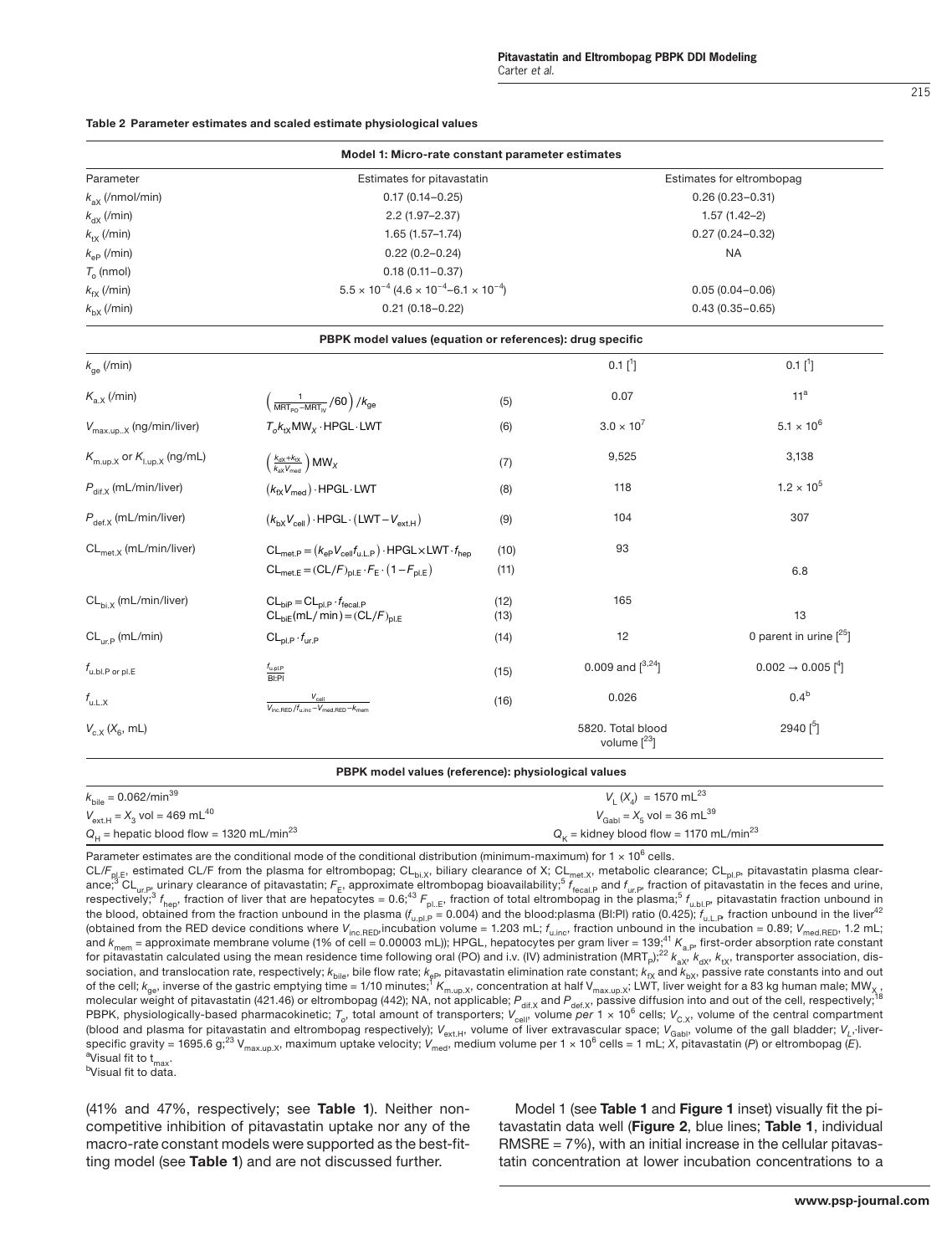



Figure 1 Schematic of the developed semimechanistic physiologically-based pharmacokinetic model for the concentrations in the liver compartment (*X*4) assumed to be involved in the transporter-mediated drug–drug interactions between pitavastatin and eltrombopag, which is linked to the concentration in the central compartment  $(X_{\alpha})$  via the concentration in the liver extracellular space  $(X_3)$  through  $Q_H$ . The dose of pitavastatin or eltrombopag are applied as an amount into the stomach  $(X_1)$ , which is then transported into the gastrointestinal (GI) tract  $(X_2)$  and assumed to be in solution, where  $X =$  pitavastatin = P or eltrombopag = E. Drug is absorbed into *X*<sub>3</sub> where free drug moves into the liver via saturable Michaelis-Menten kinetics. Uptake is inhibited by the opposing drug in *X*<sub>3</sub> via the respective uptake concentration at half of the maximum uptake velocity (*K*m.up.X) shown as the inhibition constant (*K*I.up). Passive movement of drug into and out of the liver is through clearances  $P_{\text{dif,X}}$  and  $P_{\text{def,X}}$ , respectively. Both drugs are cleared through biliary excretion (CL<sub>bi.X</sub>) into the gallbladder ( $X_5$ ), and into  $X_2$  where they can be reabsorbed. Both drugs have metabolic clearance from the liver (CL<sub>met.X</sub>) while pitavastatin is also cleared into the urine (CL<sub>urine.P</sub>) with the kidney blood flow ( $Q_K$ ). Inset is the *in vitro* mechanistic model for pitavastatin and eltrombopag representing medium ( $S_1$  and *I*<sub>1</sub>), transporter ( $S_2$  and *I*<sub>2</sub>), and within hepatocytes ( $S_3$  and *I*<sub>3</sub>) linked through rate constants obtained during parameter estimation (see Supplemental Material for ODEs), which are then scaled accordingly to the whole body (see Eqs. 6–10 in Table 2).  $k_{\rm ge}$ , gastric emptying rate;  $k_{\rm bile}$ , bile flow rate;  $K_{\rm a,X}$ , absorption rate constant of X; Inset parameters:  $k_{a,x}$ , association rate constant of X;  $k_{d,x}$ , dissociation rate constant of X;  $k_{t,x}$ , translocation rate constant of X;  $T_o$ , total amount of uptake transporter sites;  $k_{f,x}$ , passive rate constant for movement of X into the cell from the medium;  $k_{b,x}$ , passive rate constant for movement of X into the medium from the cell;  $k_{\text{e}}$ , pitavastatin elimination rate constant.

maximum followed by a decrease as a result of loss from the cell via metabolism. Pitavastatin uptake was saturated as the incubation concentration increased. In the presence of eltrombopag, the transporter-mediated uptake of pitavastatin was reduced (Figure 2, red lines), which could be overcome by increasing the pitavastatin incubation concentration until the fits overlapped the pitavastatin-only data (Figure 2, 10-100 nmol/mL). The mechanistic model was able to visually recover the eltrombopag concentrations in the presence of pitavastatin, with an initial decrease to a new minimum (Figure 3). Because of the variability in the measured cellular eltrombopag concentration across

the three experiments (Figure 3, points), the data are displayed after normalization to a 30 nmol/mL incubation of eltrombopag alone (Figure 3, "0"). At higher pitavastatin incubation concentrations (30 and 100 nmol/mL), the percentage of the eltrombopag-only control was lower than at lower pitavastatin incubation concentrations. The passive rate constant into the cell for pitavastatin  $(k_{fp})$  was 380 times lower than the passive rate constant out of the cell  $(k<sub>bp</sub>)$  and 91 times lower than the passive rate constant into the cell for eltrombopag  $(k_{\text{fE}})$  (see Table 2). The passive rate constant out of the cell for eltrombopag  $(k_{\text{bE}})$  was twofold greater than  $k_{\text{bp}}$  (see **Table 2**). Transporter association ( $k_{\text{a,x}}$ )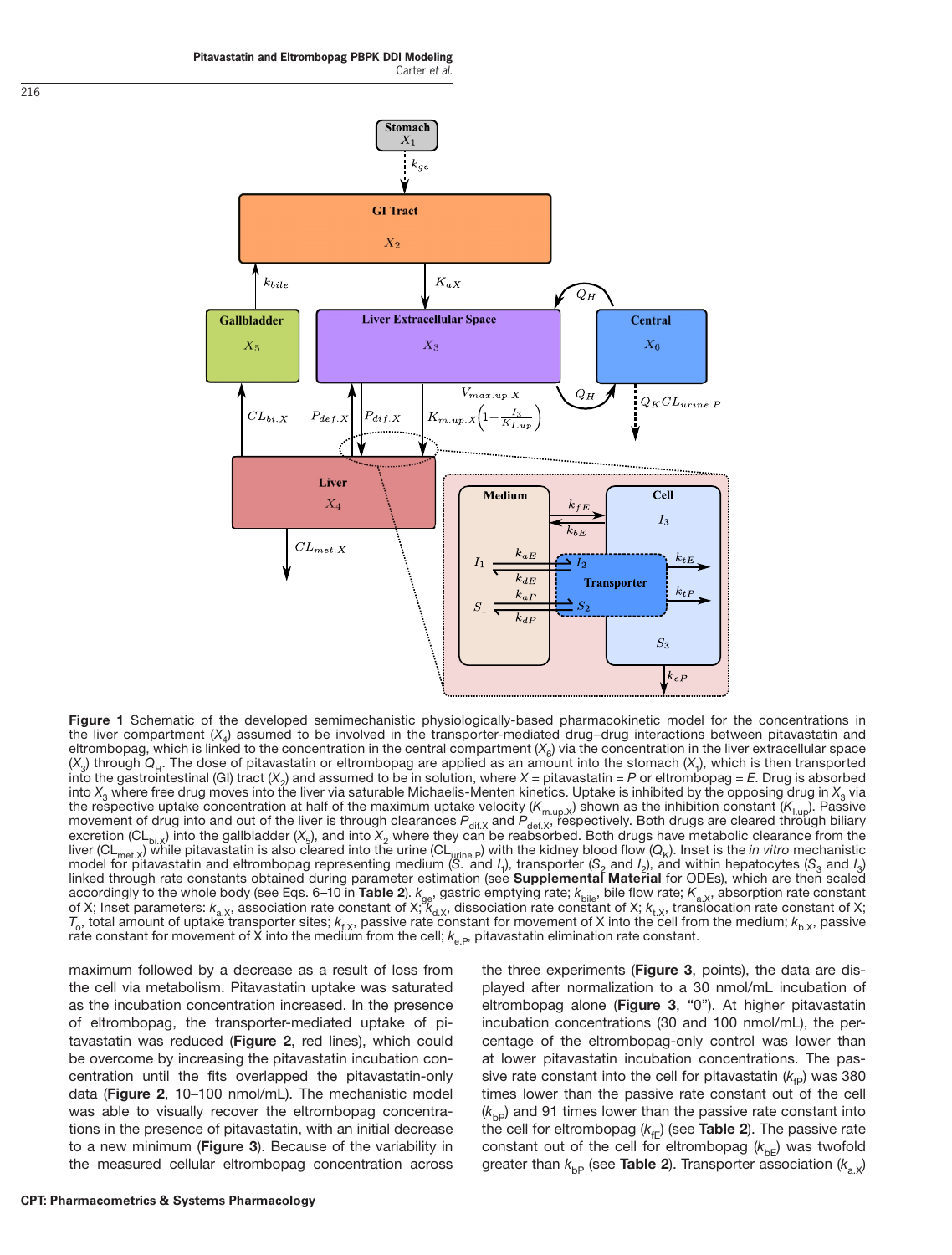

Figure 2 Plots of hepatocyte cell concentration against time over 30 minutes for pitavastatin (0.3–100 nmol, blue, normalized to *t =* 15 minutes) with and without 15 minute preincubation with eltrombopag (red). Points are data from three separate experiments. Solid lines are the median pitavastatin individual fits with measurement of eltrombopag. Dashed lines are the maximum and minimum individual fit from Monolix 2018 R2 (Lixoft, Antony, France).



Figure 3 Plots of percentages of the maximum eltrombopag only cellular concentration against time over 30 minutes for eltrombopag in the presence of pitavastatin (0.3–100 nmol) added at *t =* 15 minutes (normalized to *t =* 0 minutes). Shapes are data from three separate experiments. Solid lines are the median individual fits from the micro-rate constant model. Subplots are separated by dose of pitavastatin and eltrombopag-only control (0).

and dissociation  $(k_{d.x})$  rate constants were similar between pitavastatin and eltrombopag (see Table 2). The difference in transport between the two substrates was in the transporter translocation rate constant  $(k_{t,x})$  where pitavastatin was sixfold greater than eltrombopag (see Table 2).

For pitavastatin, a  $f_{\text{u.inc}} = 0.9$  (relative standard error *=*  5%) and gave an estimated *f* u.l.P *=*  0.026 (and Table 2) with an analytical recovery of 55%. For eltrombopag, the *f* u.inc *=*  0.04 (relative standard error *=*  5%) gave an estimated  $f_{\text{u.cell}} = 1.2 \times 10^{-5}$  and a low analytical recovery of 10%, making the estimate unreliable. This was reflected in the necessary adjustment of fraction unbound in the liver for eltrombopag in the PBPK model ( $f_{\mathsf{u.L.E}}$  = 0.4; see **Table 2**).

#### PBPK model

Although the PBPK models developed here are based on the drug characteristics and physiologically based simulations of concentration and error, the visual fit for a single 1 mg dose of pitavastatin alone (Figure 4a, blue lines) followed the data reasonably well (Figure 4a,b,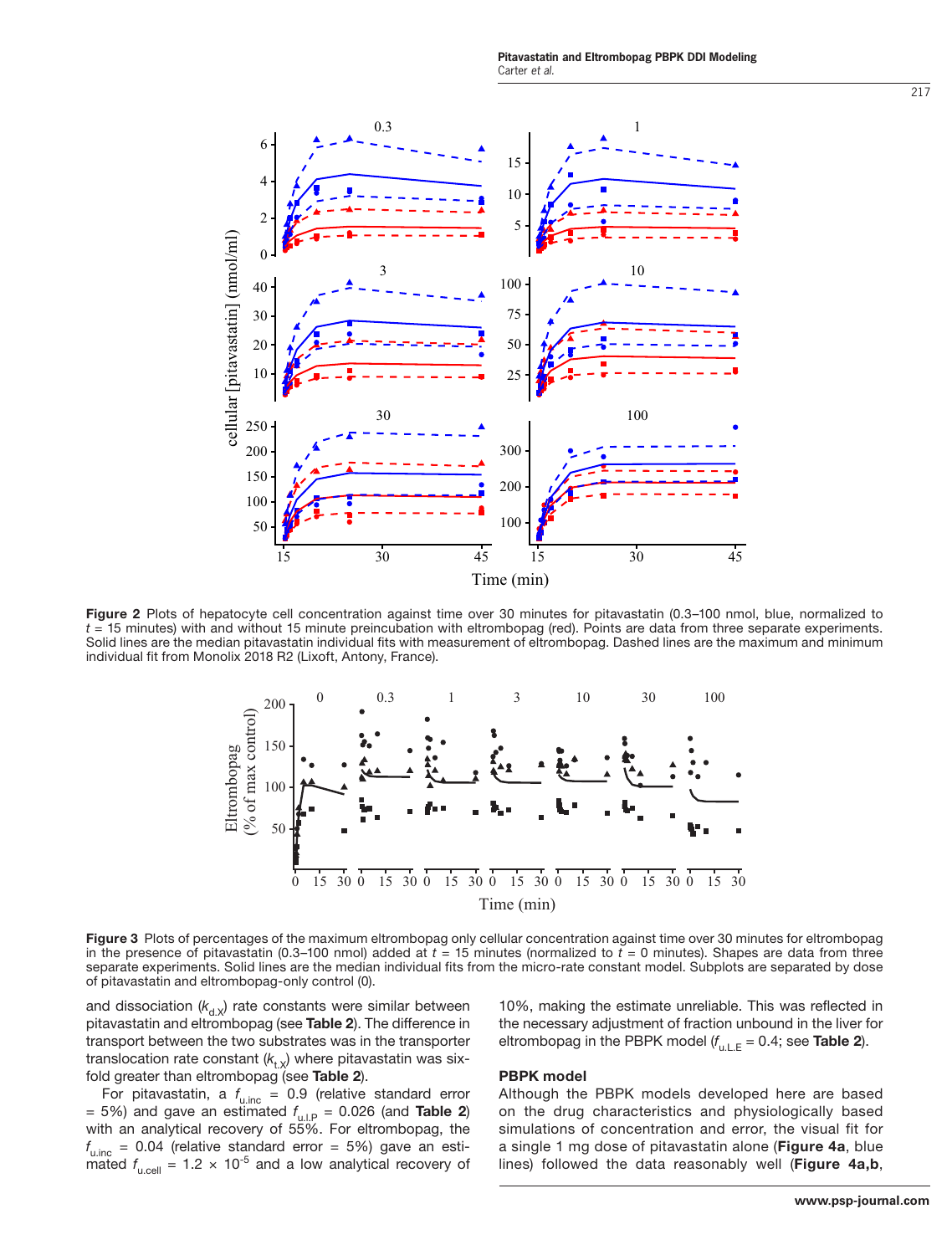**Pitavastatin and Eltrombopag PBPK DDI Modeling** Carter *et al.*



Figure 4 Simulated concentration-time plots following oral pitavastatin (1 mg) and or eltrombopag (75 mg) administration to healthy volunteers. Semimechanistic physiologically-based pharmacokinetic (PBPK) model Monte-Carlo simulation fits (100 subjects) following a 1 mg pitavastatin dose in the absence (a, blue, solid lines) and presence (b, red, solid lines) of a 75 mg dose of eltrombopag. Semimechanistic PBPK model Monte-Carlo simulation fits (100 subjects) following a 75 mg eltrombopag dose in the absence (c, blue) and presence (d, red) of a 1 mg dose of pitavastatin. Filled circles and error bars in a and b are the pitavastatin clinical data extracted from Prueksaritanont et al.<sup>2</sup> (mean ± standard error of the mean, n = 8). Open circles in **a** and **b** are the pitavastatin clinical data<br>following a 2 mg dose extracted from the US Food and Drug Administration drug submis eltrombopag clinical data extracted from Deng *et al*. 25 Dashed lines denote the 95% confidence intervals from the simulation.

solid points and error bars, extracted from literature<sup>2</sup>). The C<sub>max</sub>, time to maximum concentration  $(t_{max})$ , and AUC estimates obtained from the PBPK model for pitavastatin only were similar to the literature<sup>2</sup> (see Table 3). For eltrombopag alone, the mean simulation following a single 75 mg dose (Figure 4c, blue lines) visually fitted the literature plasma concentration<sup>25</sup> reasonably well<sup>25</sup> and closely followed the shape of the plasma concentration vs. time data (Figure  $4c,d$ , points, extracted from literature<sup>25</sup>). However, the 5% confidence interval (Figure 4c,d, lower dashed lines) increased to large proportions during the eltrombopag elimination phase, likely as a result of a lack of observed elimination of eltrombopag over the hepatocyte uptake time course and a high incubation concentration of eltrombopag. The  $C_{max}$  and AUC estimates obtained from the PBPK model following a single 75 mg dose of

eltrombopag were similar to the literature,<sup>25</sup> whereas  $t_{max}$ was later (see Table 3).

Following a 1 mg dose of pitavastatin and a 75 mg dose of eltrombopag, the simulated pitavastatin  $C_{max}$  in the blood increased from 23.1 (12.5–37.0) ng/mL to 47.8 (32.9–66.3) ng/mL (Figure 4b, red lines) to above the data for a 2 mg dose of pitavastatin (Figure 4b, open circles, extracted from ref. 22). No effect was seen in the PBPK model fit for eltrombopag in the plasma following a 75 mg dose and a 1 mg dose of pitavastatin (Figure 4d, red lines).

#### **DISCUSSION**

#### *In vitro* parameters

If  $k_{\text{fp}}$  is scaled to  $P_{\text{dif,P}}$  (Eq. 7 in **Table 2**), the value was within the lower range of the literature ( $P_{\text{dif,P}} = 0.55$  (0.46–0.61) and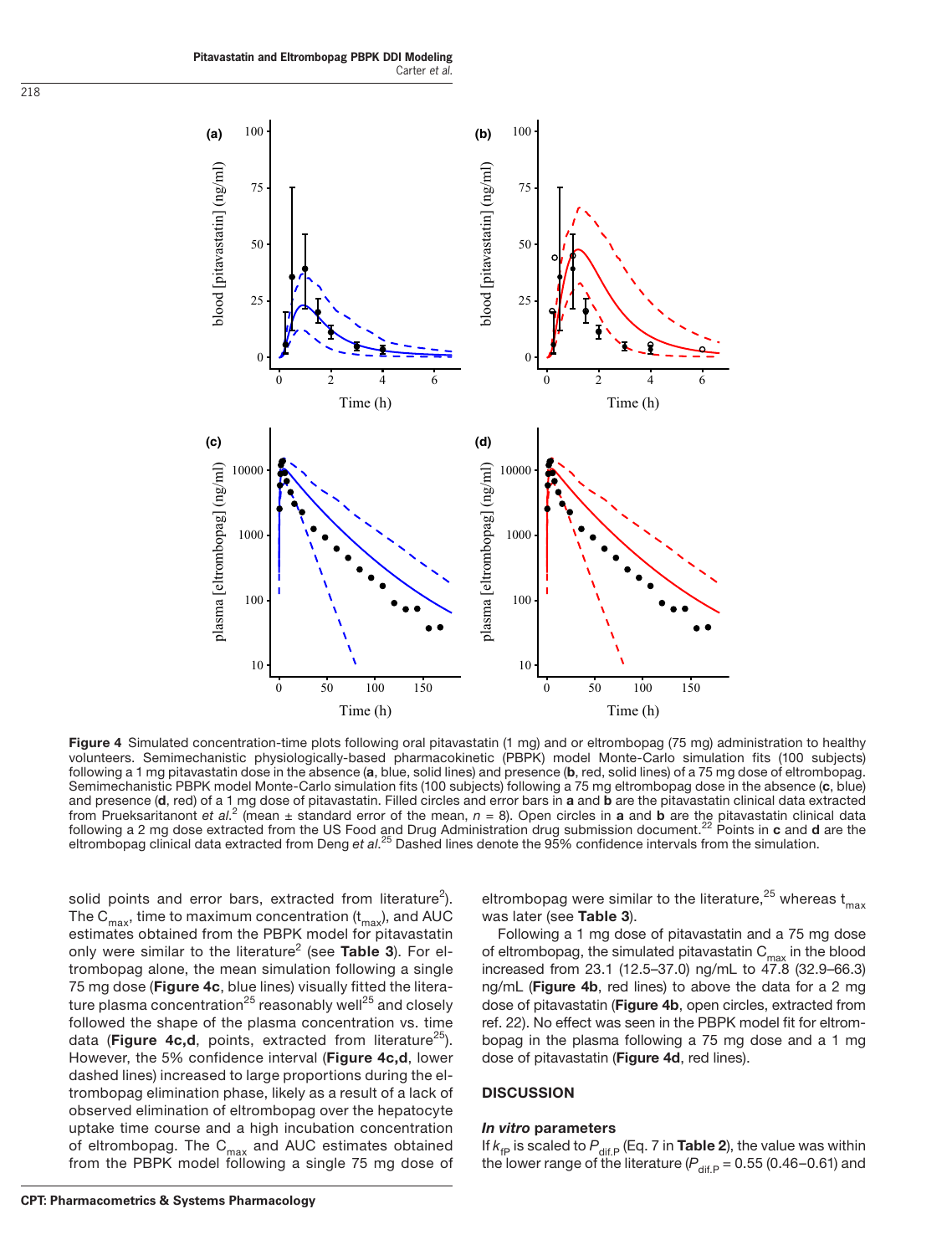|                                              |                           |                     |                                                    | R value             |                   |
|----------------------------------------------|---------------------------|---------------------|----------------------------------------------------|---------------------|-------------------|
|                                              | $\mathbf{C}_{\text{max}}$ | $t_{max}$ (h)       | $AUC_{0-t}$ (model) or<br>$AUC_{n-m}$ (literature) | <b>Static model</b> | <b>PBPK</b> model |
| Pitavastatin only (literature) <sup>2a</sup> | $38.8 \pm 21.9$ ng/mL     | $1(0.5-1)$          | $68 \pm 49$ h ng/mL                                |                     |                   |
| Pitavastatin only (PBPK)                     | 23.1 (12.5-37.0) ng/mL    | $0.97(0.82 - 0.95)$ | 49 (19-95) h-ng/mL                                 |                     |                   |
| Pitavastatin (PBPK with<br>eltrombopag)      | 47.8 (32.9-66.3) ng/mL    | 1.2(1.32)           | 119 (56-212) h·ng/mL                               | 1.06-1.07           | $2.4(2.2-3)$      |
| Eltrombopag only (literature) <sup>25</sup>  | 10.9 (8.7-13.6) µg/mL     | $2.5(2-4)$          | 145 (101-208) h-µg/mL                              |                     |                   |
| Eltrombopag only (PBPK)                      | 10.6 (6.4–15.4) µg/mL     | $5.2(5.2 - 6.8)$    | 338 (118-628) h-µg/mL                              |                     |                   |
| Eltrombopag (PBPK with<br>pitavastatin)      | 10.6 (6.4-15.5) µg/mL     | $5.2(0.5-6.8)$      | 339 (118-629) h-ug/mL                              |                     |                   |

Table 3 Pharmacokinetic parameter estimates for pitavastatin and eltrombopag in blood and plasma, respectively, obtained from the literature and PBPK model simulations

Values are mean ± standard deviations or mean (95% confidence intervals).

AUC, area under the concentration-time curve; AUC<sub>0−t</sub>, area under the concentration-time curve to the last timepoint; AUC<sub>0−∞</sub>, area under the concentration-

time curve to infinity; C<sub>max</sub>, peak concentration; PBPK, physiologically-based pharmacokinetic; t<sub>max</sub>, time to peak concentration.<br><sup>a</sup>Converted to blood concentration. *R* value calculated according to Eq. 2 <sup>16</sup> for sta in the absence of the inhibitor for the PBPK model simulation.

0.4–13  $\mu$ L/min/1  $\times$  10 $^6$  cells, respectively<sup>17,33-35</sup>). If  $k^{}_{\rm b.P}$  is also scaled up to  $P_{\text{def,P}}$  (Eq. 8 in **Table 2**), the value was similar to that obtained with micro-rate constants by Grandjean *et al*. 11 (0.62 (0.55-0.67) and 0.89 (27%) µL/min/1 × 106 cells respectively) and similar to  $P_{\text{dif.P.}}$ 

The  $k_{\text{ap}}$  estimate obtained for pitavastatin in human hepatocytes over 70 seconds in the literature was more than 40-fold greater (7.4 (51%)/nmol/min/1  $\times$  10<sup>6</sup> cells<sup>11</sup>) than the value obtained here (see **Table 2**), whereas the  $k_{dp}$  and  $k_{tp}$ values were of the same order of magnitude (6.3 and 4.3  $(85\%)$ /min/1  $\times$  10<sup>6</sup> cells, respectively,<sup>11</sup> and see **Table 2**). The extended time points taken here up to 30 minutes enabled the errors in  $k_{\text{dp}}$  to be determined and reduced the error on  $k_{\text{tp}}$  estimated from the data compared with the literature.<sup>11</sup> If the transporter rate constants are transformed to *V*max.up and *K*m.up (Eqs. 6 and 7, respectively, in Table 2), then the difference between pitavastatin and eltrombopag can be clearly seen in the *V*max.up*.* (302 (177–639) and 49 (28–116) pmol/min/1  $\times$  10<sup>6</sup> cells, respectively), and  $K_{m,\text{up}}$ values (22.1 (16.7–25.5) and 7.1 (7.2–9.6) nmol/mL, respectively). The scaled  $V_{\sf max.up.P}$  value was similar to the literature (65–354 pmol/min/1  $\times$  10<sup>6</sup> cells),<sup>11,33,34</sup> whereas  $K_{\text{m.up.P}}$  was 10-fold lower than the literature (1.4–2 nmol/mL).11,33,34

The similar values for  $P_{\text{diff.P}}$  and  $P_{\text{def.P}}$  confirm experimentally to that assumed in the literature, i.e., passive movement of drug into and out of cell are equal when scaled to a clearance.<sup>17,33-35</sup> However, this assumption only holds when transporter-mediated uptake dominates over passive uptake and metabolism, calculated from the fraction transported  $(F_{TX})$ :

$$
F_{\text{T,X}} = \frac{\text{CL}_{\text{up,X}}}{(\text{CL}_{\text{up,X}} + P_{\text{dif,X}})}\tag{4}
$$

where  $CL_{up.X} = V_{max.up.X}/K_{m.up.X}$ . For pitavastatin  $F_{TP} = 0.96$ (0.94–0.98), uptake clearance dominates over passive, whereas for eltrombopag,  $P_{\mathsf{dif}\_\mathsf{E}}$  of 52 (40–64)  $\mu\mathsf{\bot}/\mathsf{min}/1\times 10^6$ cells dominates compared with a smaller  $P_{\text{def,E}}$  of 1.3  $(1.05-1.95)$   $\mu$ L/min/1  $\times$  10<sup>6</sup> cells and  $F_{\text{T.E}} = 0.12$  (0.09–0.2). Eltrombopag was reported to show saturable uptake in mouse hepatocytes, attributable to uptake transporters,<sup>5</sup> but only as an inhibitor in the FDA submission document.<sup>26</sup> The transporter-mediated uptake of eltrombopag derived using micro-rate constants, which was not possible using a macro-rate constant model, agrees with the findings from mouse hepatocytes,<sup>5</sup> whereas the  $F_{\text{TE}}$  value supports the FDA submission document<sup>26</sup> where passive movement dominates.

#### TrDDI risk assessment

The clinical risk of TrDDI according to the R value<sup>2</sup> with eltrombopag as the perpetrator and pitavastatin as the victim was below the FDA cut-off (1.07 at 75 mg). The FDA label for eltrombopag states that caution should be taken when concomitantly administering eltrombopag with OATP1B1 substrates.<sup>26</sup> The dose of eltrombopag is closely monitored in the clinic because of its pharmacological effect,<sup>4</sup> and the *R* values were therefore also calculated with eltrombopag as the victim and pitavastatin as the perpetrator. No effect of pitavastatin on eltrombopag was seen in the experimental data except at a pitavastatin incubation of 30–100 nmol/mL (see Figure 3). This can also be observed with the calculated *R* value below the cut-offs suggested by the FDA. $16$  This is because of the low dose of pitavastatin given (1–4 mg) in the clinic<sup>2,36,37</sup> (with an estimated *I*<sub>in.max</sub> of 0.5–3 nmol/mL) compared with the estimated pitavastatin K<sub>I</sub> of 13 (9.5–14) nmol/mL from the micro-rate constant model.

The large degree of inhibition by eltrombopag on pitavastatin seen in human hepatocytes (Figure 2, red lines) led to the development of a semimechanistic PBPK model (see Figure 1) to evaluate the potential for a clinical TrDDI in a more dynamic environment. The increase in the simulated pitavastatin  $C_{max}$  in the presence of eltrombopag from 23.1 (12.5–37.0) ng/mL to 47.8 (32.9–66.5) ng/mL (Table 3) was also seen in the AUC *R* value *=* 2.4 (2.2–3) in the presence and absence of eltrombopag (119 (56–212) and 49 (19–95) h·ng/mL, respectively, Table 3), which was greater than the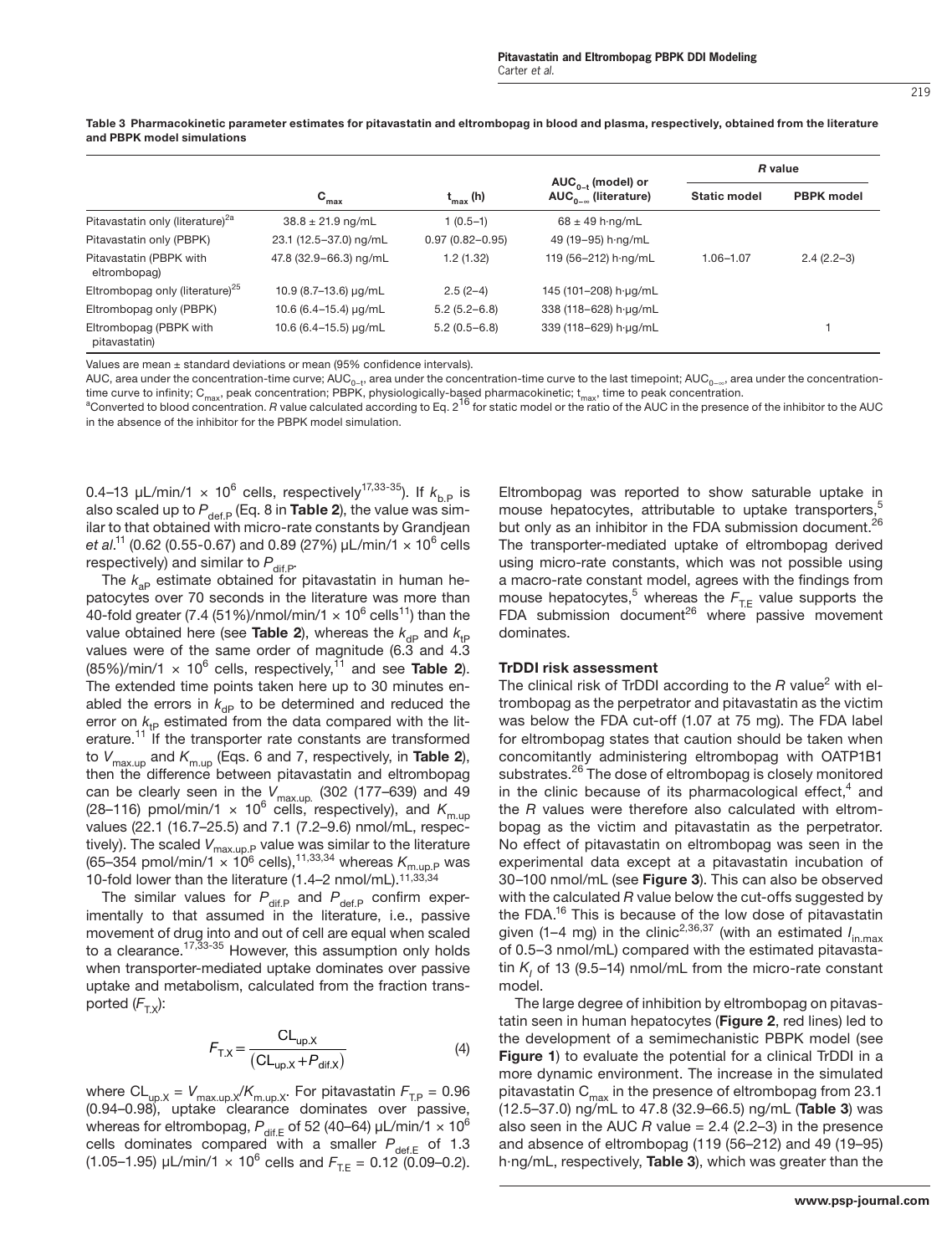calculated *R* value of 1.06–1.07. The simulated concentration of eltrombopag in the liver extracellular compartment following a 75 mg dose (66,524 ng/mL at 5 minutes) was much larger than the  $K_{\text{IF}}$  value calculated from the uptake experiment (3,138 ng/mL), making a TrDDI more likely with pitavastatin as the "victim" drug and eltrombopag as the "perpetrator" drug. The inhibition of rosuvastatin by eltrombopag has been attributed to the inhibition of BCRP with little contribution of inhibition of OATP1B1.<sup>5,15</sup> For the uptake of rosuvastatin to be inhibited to the same extent that pitavastatin was in this study, the calculated  $IC_{50}$ had to be 10 times more potent.<sup>5</sup> Pitavastatin has been shown to be more sensitive to the inhibition of OATP1B1 compared with rosuvastatin with intravenous rifampicin, $2$ and the  $K_{IF}$  estimated here for eltrombopag would therefore also be sufficient clinically to inhibit the uptake of pitavastatin into the liver, leading to a clinical TrDDI.<sup>5,15</sup> The  $P_{\text{dif.E}}$  value (1.2  $\times$  10<sup>5</sup> mL/min/liver; **Table 2**) was much greater than the transporter-mediated clearance for eltrombopag (*V*max.up.E.WB/*K*m.up.E.WB *=* 1625 mL/min/liver), making a TrDDI unlikely with eltrombopag as the "victim" drug and pitavastatin as the "perpetrator," seen from the lack of difference in the simulated  $C_{max}$ ,  $t_{max}$ , and AUC values (see Table 3). The same was concluded for eltrombopag and rosuvastatin.<sup>5</sup>

# CONCLUSIONS

By additionally measuring eltrombopag and relying on the large amount of uptake data for pitavastatin in human hepatocytes *in vitro* in the presence and absence of eltrombopag, robust uptake kinetics for eltrombopag and pitavastatin were obtained. The use of a mechanistic modeling approach for parameter estimation, guided by structural identifiability to improve experimental design, shows the advantage of co-measurement of both substrate and inhibitor. An approach was presented with structural identifiable micro-rate constant mechanistic models that can aid in promoting systems pharmacology models of transporters and allows the Michaelis-Menten assumptions for transporters to be formally tested. The improvement in the structural identifiability analysis results and in the model fit seen here using micro-rate constants compared with macro-rate constants is in line with previous studies,<sup>11,12</sup> showing the utility of robust micro-rate constant mechanistic models in TrDDI analysis in drug development. The developed semimechanistic PBPK model, based on the inhibition of uptake into the liver only, predicted a likely clinical TrDDI between pitavastatin and eltrombopag when compared with use of the static *R* value.

# Future directions

It is recommended to comeasure substrate and inhibitor concentrations in the same sample during *in vitro* TrDDI studies, where a comprehensive mechanistic understanding is required. Further work on developing a robust high throughput of the uptake method (see refs. 12,38) across more structurally diverse substrates and inhibitors will help increase confidence on the approach presented here using micro-rate constants.

The robust estimation of the parameters for use in the PBPK model, rather than the use of fixed parameters (with the exception of physiological flows and parameters), and the development of a more micro-rate constant-based PBPK model may further the adoption of this approach.

Supporting Information. Supplementary information accompanies this paper on the *CPT: Pharmacometrics & Systems Pharmacology*  website (www.psp-journal.com).

Acknowledgments. The authors thank Malin Darnell who was instrumental in the conduction of the experimental work; all members of Drug Safety and Metabolism and AstraZeneca for their interesting discussions regarding uptake methodologies and data analysis; and Carlos Traynor for helping with the physiologically-based pharmacokinetics model development in R. M.J.C. and P.S. are joint senior authors.

Funding. S.J.C. was supported by a Collaborative Awards in Science and Engineering studentship from AstraZeneca, Cambridge, UK and Biotechnology and Biological Sciences Research Council Grant 1548253. All experiments and ultra-performance liquid chromatography–mass spectrometry analyses were carried out at AstraZeneca, Gothenburg, Sweden.

Conflict of Interest. P.S. and B.C. are employees and shareholders of AstraZeneca, and rosuvastatin is an AstraZeneca drug. All other authors declare no competing interests for this work.

Author Contributions. S.J.C., B.C., P.S., and M.J.C. wrote the manuscript. S.J.C., B.C., P.S., and M.J.C. designed the research. S.J.C. and B.C. performed the experiments and analyzed the data.

- 1. Hirano, M., Maeda, K., Shitara, Y. & Sugiyama, Y. Drug-drug interaction between pitavastatin and various drugs via OATP1B1. *Drug Metab. Dispos.* 34, 1229–1236 (2006).
- 2. Prueksaritanont, T. *et al*. Pitavastatin is a more sensitive and selective organic anion-transporting polypeptide 1B clinical probe than rosuvastatin. *Br. J. Clin. Pharmacol.* 78, 587–598 (2014).
- 3. Australian Government Therapeutic Goods Administration. Australian public assessment report for pitavastatin <[https://www.tga.gov.au/sites/default/files/](https://www.tga.gov.au/sites/default/files/auspar-pitavastatin-130902.pdf) [auspar-pitavastatin-130902.pdf>](https://www.tga.gov.au/sites/default/files/auspar-pitavastatin-130902.pdf) (2013).
- 4. Nieto, M. *et al*. The European Medicines Agency review of eltrombopag (Revolade) for the treatment of adult chronic immune (idiopathic) thrombocytopenic purpura: summary of the scientific assessment of the Committee for Medicinal Products for Human Use. *Haematologica.* 96, e33–e40 (2011).
- 5. Takeuchi, K. *et al*. Interaction of novel platelet-increasing agent eltrombopag with rosuvastatin via breast cancer resistance protein in humans. *Drug Metab. Dispos.* 42, 726–734 (2014).
- Takeuchi, K. *et al.* Pharmacokinetics and hepatic uptake of eltrombopag, a novel platelet-increasing agent. *Drug Metab. Dispos.* 39, 1088–1096 (2011).
- 7. Cucurull-Sanchez, L. *et al*. Best practices to maximise the use and re-use of QSP models Recommendations from the UK QSP Network. *CPT Pharmacometrics Syst. Pharmacol*. 8, 259–272 (2019).
- 8. Bearup, D.J., Evans, N.D. & Chappell, M.J. The input-output relationship approach to structural identifiability analysis. *Comput. Meth. Programs Biomed.* 109, 171– 181 (2013).
- 9. Anguelova, M., Karlsson, J. & Jirstrand, M. Minimal output sets for identifiability. *Math. Biosci.* 239, 139–153 (2012).
- 10. Karlsson, J., Anguelova, M. & Jirstrand, M. An efficient method for structural identifiability analysis of large dynamic systems. *16th IFAC Symposium on System Identification*. 16, 941–946 (2012).
- 11. Grandjean, T.R., Chappell, M.J., Lench, A.M., Yates, J.W. & O'Donnell, C.J. Experimental and mathematical analysis of in vitro Pitavastatin hepatic uptake across species. *Xenobiotica* 44(11), 961–974 (2014).
- 12. Carter, S.J., Ferecsko, A.S., King, L., Menochet, K., Parton, T. & Chappell, M.J. A mechanistic modelling approach for the determination of the mechanisms of inhibition by cyclosporine on the uptake and metabolism of atorvastatin in rat hepatocytes using a high throughput uptake method. *Xenobiotica* 50, 415–426 (2020).